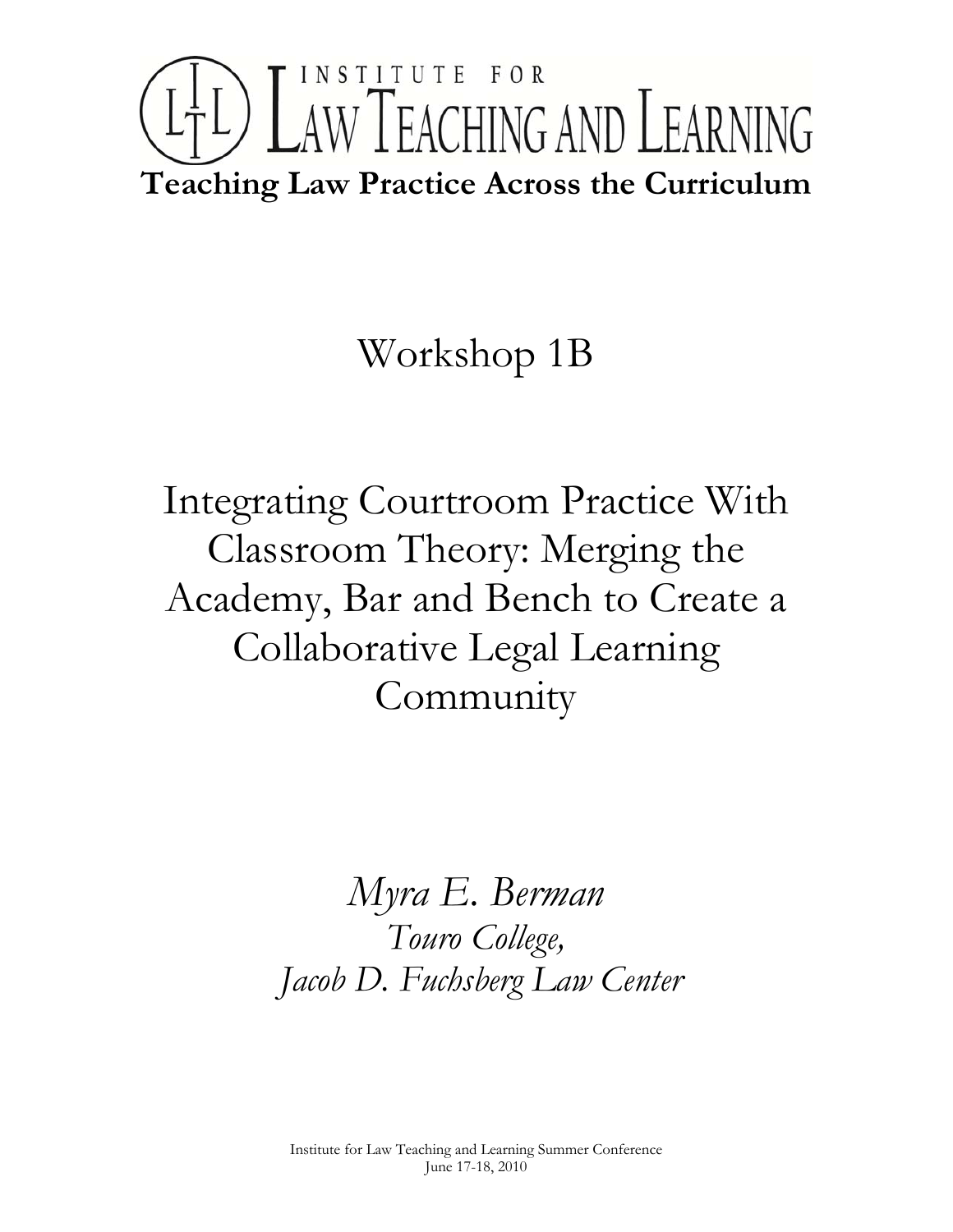### **Touro College Jacob D. Fuchsberg Law Center's Collaborative Court Program**

### **Spring 2010 Course Offering**



*Touro Law Center, The Alfonse M. D'Amato U.S. Courthouse and The John P. Cohalan, Jr. State Courthouse.*

### **AMERICAN TRIAL COURTS: THEORY & PRACTICE IN THE FEDERAL COURT** *(4 credits)*

American Trial Courts is an exciting experiment in legal education. For the first time in any law school in the country, courtroom practice and classroom theory will converge in one course. Using three required components – 4 hours per week of courtroom observations, enrollment in a related course, and weekly attendance at an integrative seminar – this course offers students a unique opportunity to study the federal court in action, participate in some of its work, and learn from a collaborative team of judges, attorneys, and members of the Touro Law faculty.



### **Courtroom Observations**

During courtroom observations, students spend a minimum of four hours per week in designated courtrooms and then write about the proceedings they have observed, in the form of a journal. Like medical school interns who study their craft by rotating through hospital departments, our students will rotate through courtrooms. The rotations, and the proceedings to be observed, correlate with the substantive legal areas the students are studying in their related courses. Students may observe proceedings at days/times of their choice, but mornings are preferable.

> **The Court Rotations are:** U.S. Bankruptcy Court – Three Weeks U.S. Magistrate Court – Four Weeks U.S. District Court – Five Weeks

### **Related Course**

As a prerequisite or co-requisite to enrollment in *American Trial Courts*, the student must take a course directly related to the work being observed in the courts. These related courses enhance a student's ability to understand her courtroom experiences, and those experiences bring a real life perspective to the related course.

(Note: Evidence is strongly recommended, but not required, as a prerequisite or co-requisite to *American Trial Courts*)

### The Related Course component is satisfied by any *one* of the following:

### **Related Course Options:**

Civil Rights Law Intellectual Property Bankruptcy Law\*

Criminal Procedure\* Employment Discrimination Law\*

*\* Offered in Spring 2010 Semester*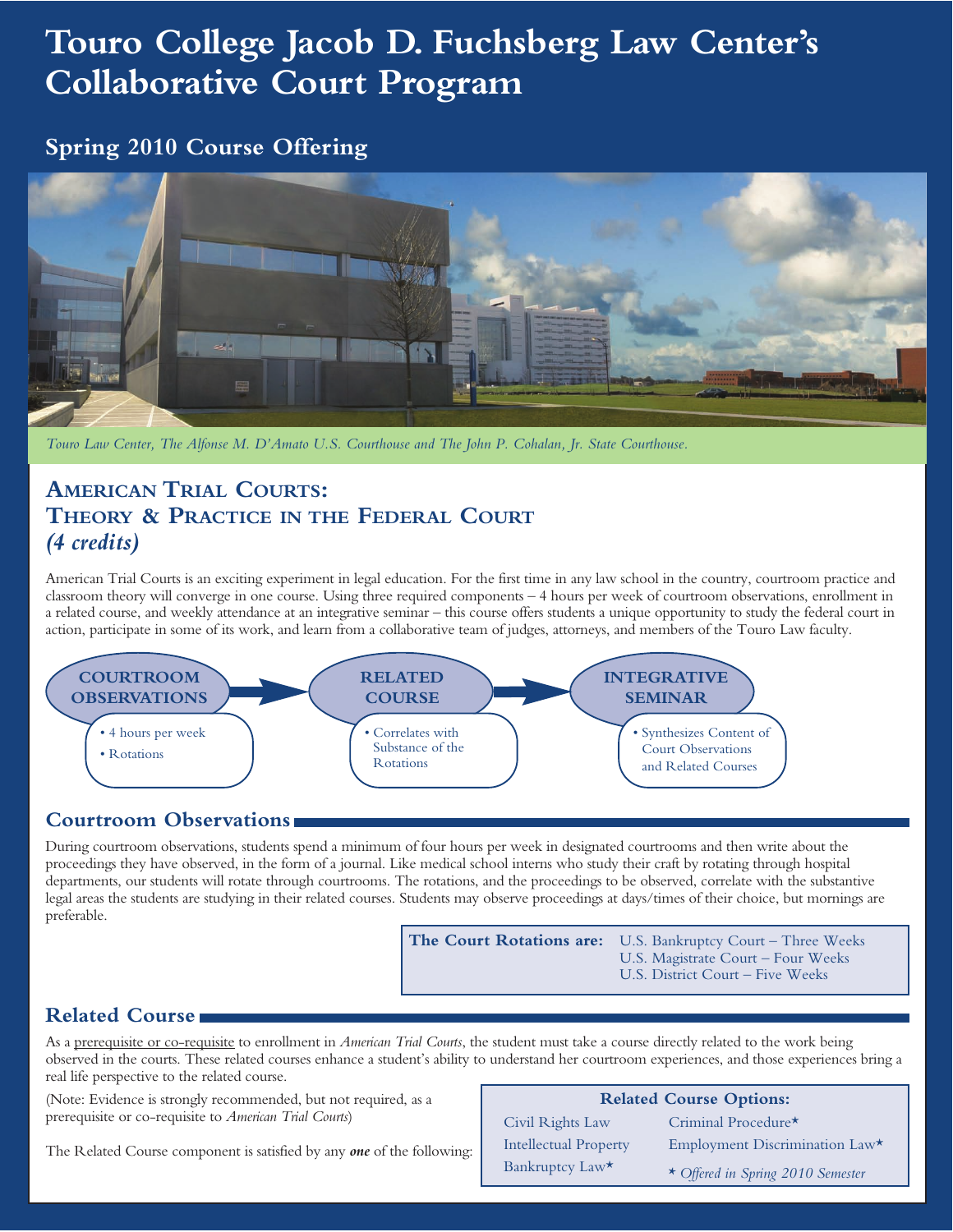### **Integrative Seminar**

The course seminar meets weekly on Thursdays from 4:30-6:20 p.m. Depending on the topic or activity scheduled for specific classes, the seminar meets either at the law school or at the Federal Courthouse. During the seminar sessions, the content of courtroom observations and related courses are synthesized, members of the Bar, the Bench and the Academy present their perspectives on the subjects being explored, and students are given opportunities to develop skills necessary to practice law. The seminar sessions are divided into units, each unit corresponding with a specific court rotation.

The first rotation is in the U.S. Bankruptcy Courts. Students spend three weeks, a minimum of twelve hours in total, observing diverse bankruptcy proceedings. The Integrative Seminar correlates those three weeks of observations with three weeks of seminar sessions devoted to the doctrine and practice of bankruptcy law. Here is how it works:

### **Bankruptcy Session #1:**

The Academy Perspective – Touro Law faculty presents *Bankruptcy Basics* to students. Students who are enrolled in the related course, Bankruptcy Law, are expected to assist in the presentation.

#### **Bankruptcy Session #2:**

The Bar Perspective – Practicing Attorneys present the issues they routinely face in their practice, focusing particularly on pitfalls faced by new attorneys. Discussion of cases focus on those cases currently on the dockets of the Eastern District Bankruptcy Judges.

### **Bankruptcy Session #3:**

The Bench Perspective/Student Presentations – All students write a Motion to Vacate A Stay, based on a problem created by a judge, and have the opportunity to argue their motion, in Bankruptcy Court, before participating bankruptcy judges. The judges provide feedback to students on their performance.

### **Course Requirements**

| <b>Readings:</b> | Case files from the Civil and Criminal Dockets of the EDNY Courts<br>Downloads from The Federal Judicial Center<br>Civil Litigation Management Manual<br>McKinney's New York Rules: Federal 2009<br>ABA Criminal Justice Standards<br><b>Bankruptcy Basics</b>                                                                                                                                                                                                                                                                                                                                 |
|------------------|------------------------------------------------------------------------------------------------------------------------------------------------------------------------------------------------------------------------------------------------------------------------------------------------------------------------------------------------------------------------------------------------------------------------------------------------------------------------------------------------------------------------------------------------------------------------------------------------|
| Assignments:     | Complete readings as assigned<br>Complete journal entries based upon courtroom observations<br>Choose two of the following brief writings to submit:<br>• Motion to Vacate A Stay (Bankruptcy)<br>• Motion to Compel Discovery<br>• $12(b)(1) - 12(b)(5)$ Motion to Dismiss<br>• Motion to Suppress Physical Evidence<br>Argue one of the above motions before a participating judge, in the Federal Courthouse<br>Complete one final writing assignment: a Motion for Injunctive Relief, or a 12(b)(6) Motion to Dismiss, or a Bench<br>Memo on a substantive matter discussed in the Seminar |
| <b>Grades:</b>   | Final grades are based upon journals (15%), two written motions (30%), oral presentation (15%), and final writing<br>assignment $(40\%)$                                                                                                                                                                                                                                                                                                                                                                                                                                                       |

### **Eligibility**

All 2L and 3L students, who are not on academic probation, are eligible for enrollment in this course. If more than the allotted number of students register for the course, seats will be awarded by lottery, but graduating students will be given priority.

### **This course is designed to benefit students by:**

### **Developing Professional Skills andValues**

- Problem-Solving Skills
- Legal Writing Skills
- Research Skills
- Organization and Management of Legal Work
- Litigation Procedures
- Oral Advocacy Skills

**For additional information, contact: Professor Myra Berman, Director of Collaborative Court Programs 631-761-7114 or** *mberman@tourolaw.edu*

Recognizing Ethical Issues and Understanding Resolutions

Providing intensive learning and practice opportunities in diverse areas of law

Offering students the opportunity to learn from members of the Academy, the Bench, and the Bar

*This course satisfies the Intermediate Skills Requirement*

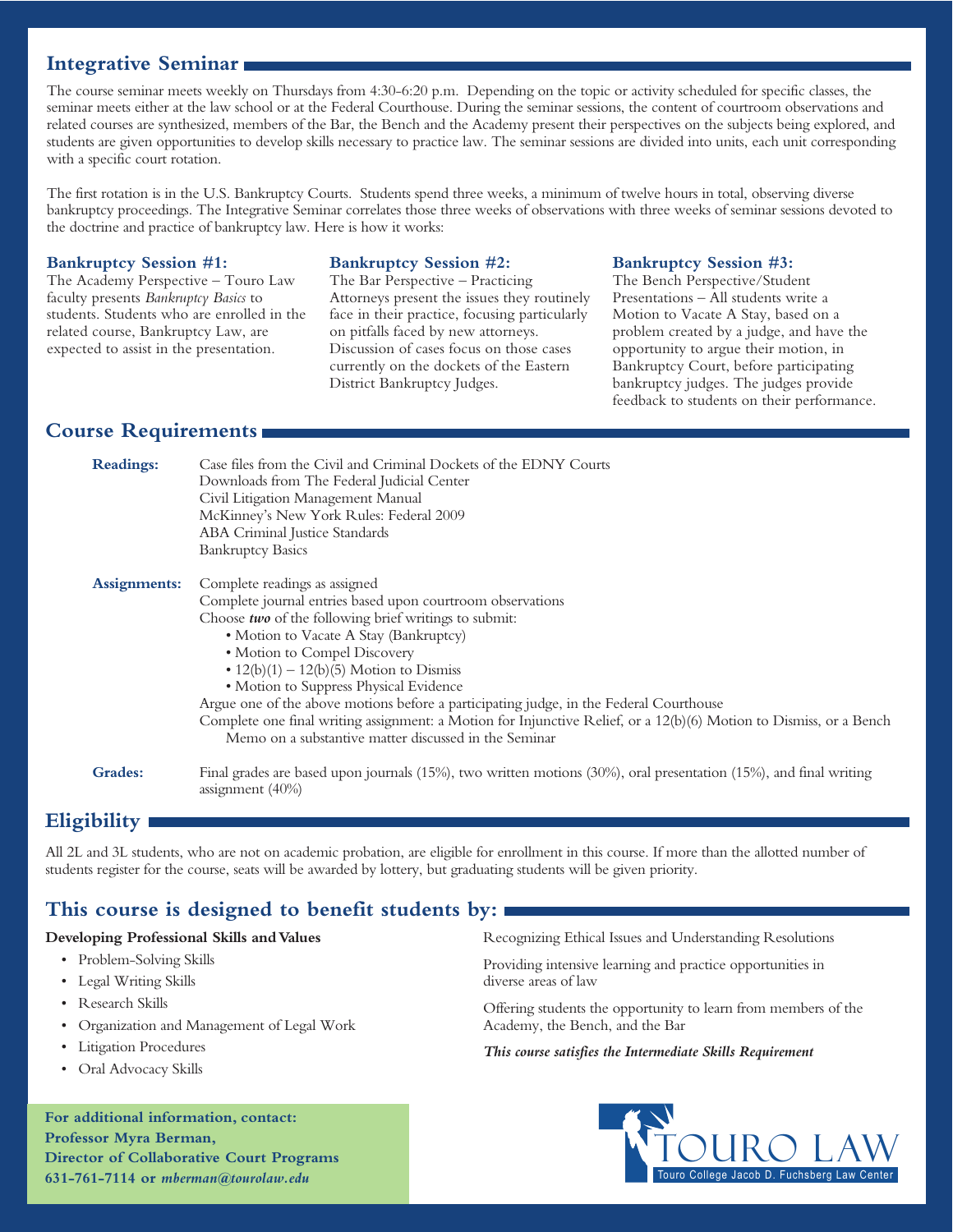# **COLLABORATIVE COURT PROGRAMS**



-Criminal Law

-Federal Judges -State Judges

• Internships

ege Jacob D. Fuchsberg Lay

Presented by Professor Myra Berman, Director of Collaborative Court Programs June 17, 2010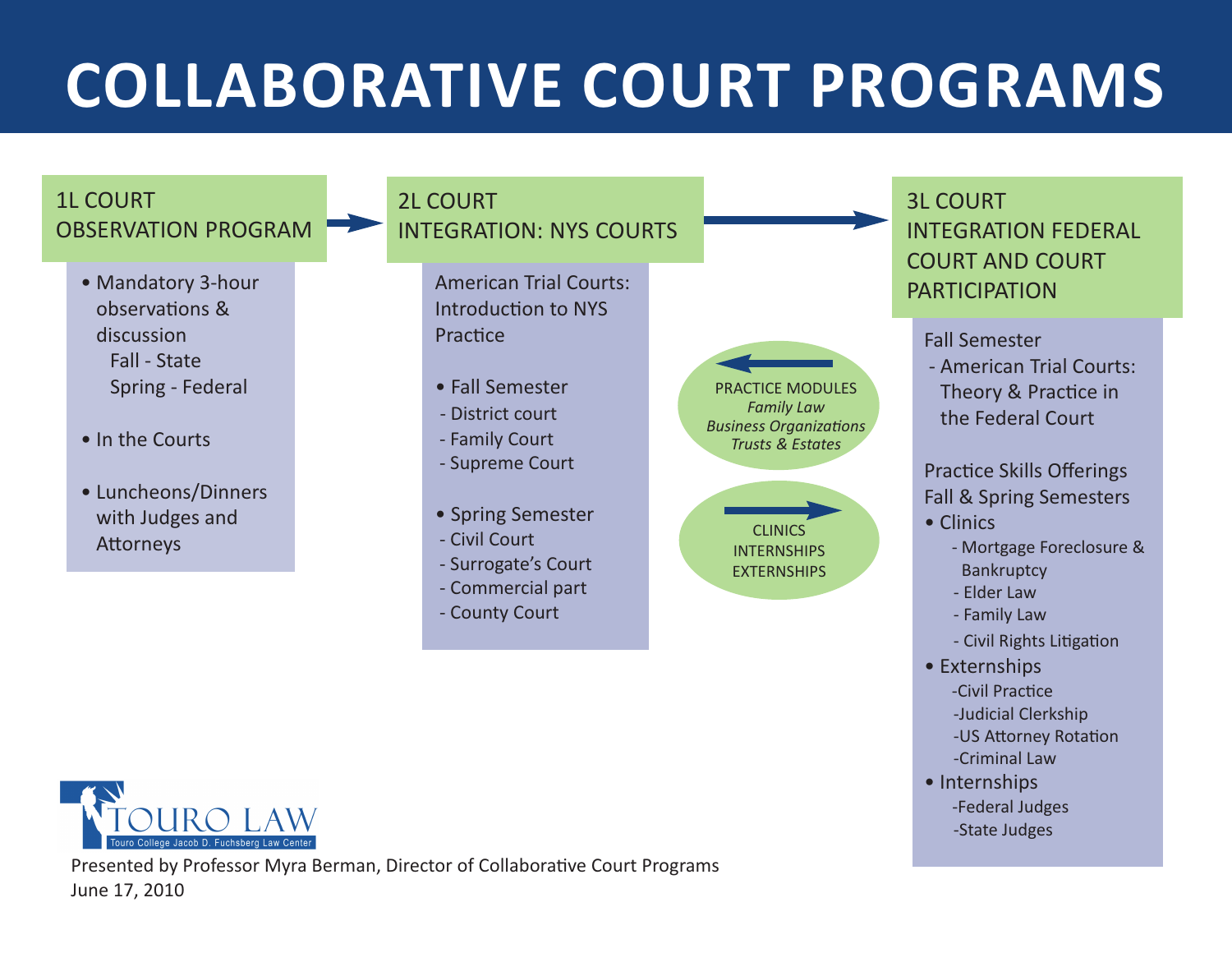### **American Trial Courts: Theory & Practice In The Federal Courts**  (4 credits)

*Professor Myra Berman mberman@tourolaw.edu* Office: Room 314 Telephone: 761-7114

**Seminar Meeting Schedule:** Thursdays, 4:35-6:25 **Room:** Alumni Board Room, Located in Dean's Suite (Three Sessions will meet at the Central Islip Federal Courthouse)

### **Syllabus**

### *Course Description/Requirements*

*American Trial Courts: Theory & Practice* ("ATC") has three separate but interdependent components: (1) court observations, (2) completion of, or enrollment in, a related course, and (3) participation in the integrative program seminar. Using the federal courts as an educational laboratory, the course examines the connections between classroom theory and courtroom practice.

(1) To satisfy the court observation component, you are required to spend a minimum of four hours per week, as your schedule permits (mornings are preferred), rotating through the federal Bankruptcy, Magistrate and District courts, observing courtroom proceedings and recording your observations and comments in a journal. Your journal entries must be submitted at the conclusion of each of the three units.

At least 1-2 days in advance, you will be advised of proceedings on the court calendar and should plan your observation hours accordingly. Frequently, documents related to the calendared case will be available for your perusal in advance of the court date. I will try to post the calendars and have the materials available at a centralized location – to be determined.

Notes: (1) you are not permitted to bring cell phones into the Federal Courthouse; (2) you ought not bring laptops to court as several judges will not permit you to use it during proceedings; (3) please wear your Touro IDs while in court; if the Judges notice it, it is possible that they will speak with you after proceedings, time permitting.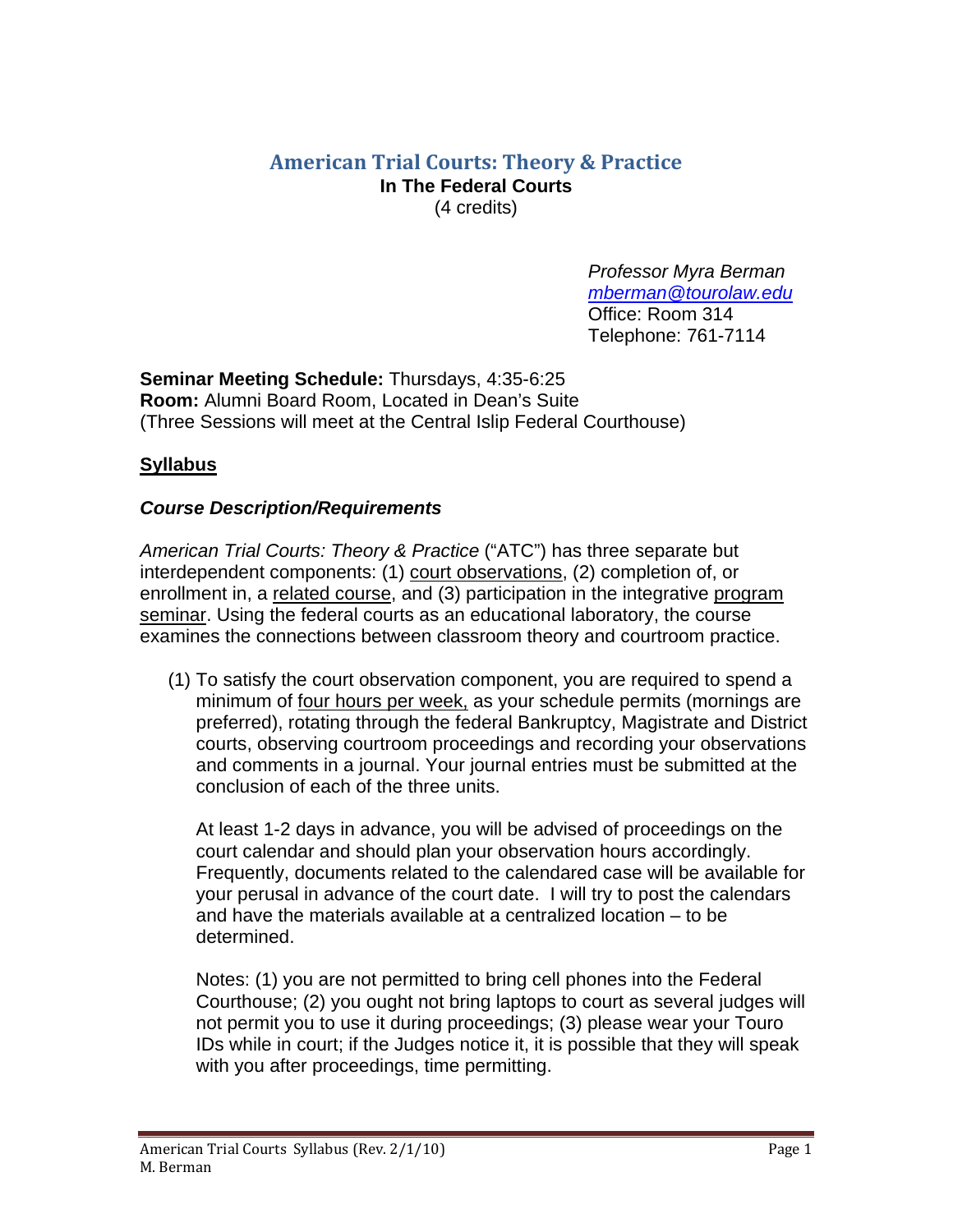- (2) The related course is a prerequisite or co-requisite to enrollment in ATC*.*  You should bring your substantive knowledge of that course to the Program Seminar and facilitate discussions that center on the subject matter of that course.
- (3) The two-hour Program Seminar meets weekly and is built around the substantive work of the Bankruptcy, Magistrate, and District courts.

For the seminar, you will be required to:

- Complete readings on procedure and substantive law
- Complete journal entries
- Read copies of case materials related to the proceedings you will be observing in court
- Choose two of the following writings to submit:
	- o Motion to Vacate a Stay OR Motion to Preserve Stay (Bankruptcy)
	- o Motion to Compel Discovery OR Motion to Protect from Discovery OR Motion to Quash a Subpoena
	- o Bail Application Motions or Motions Opposing Bail
- Argue one of the above motions before the Court
- Final writing assignment: "Report and Recommendation" on a habeas corpus motion

Your final grade will be based upon your journals (15%), your two motions (30%), your oral presentation (15%), and your final writing assignment (40%).

ATC satisfies the Intermediate Skills Requirement.

### *Course Materials*

The readings will be posted on TWEN or distributed as handouts. Not all students will be required to do all readings; some assignments will be allocated to specific students

Downloads from The Federal Judicial Center, www.fjc.gov/library/fjc\_catalog.nsf Benchbook, Civil Litigation Manual, Bail Reform Act

Downloads from the EDNY website, www.edny.uscourts.gov Downloads from the U.S. Bankruptcy Court website, www.nyeb.uscourts.gov McKinney's Federal Rules, New York, 2009 Federal Rules of Civil Procedure – Available on LEXIS or Westlaw United States Code Annotated, Title 28 Case Files From Selected Civil and Criminal Dockets of the EDNY Supplement to Storming the Courts, Selected Chapters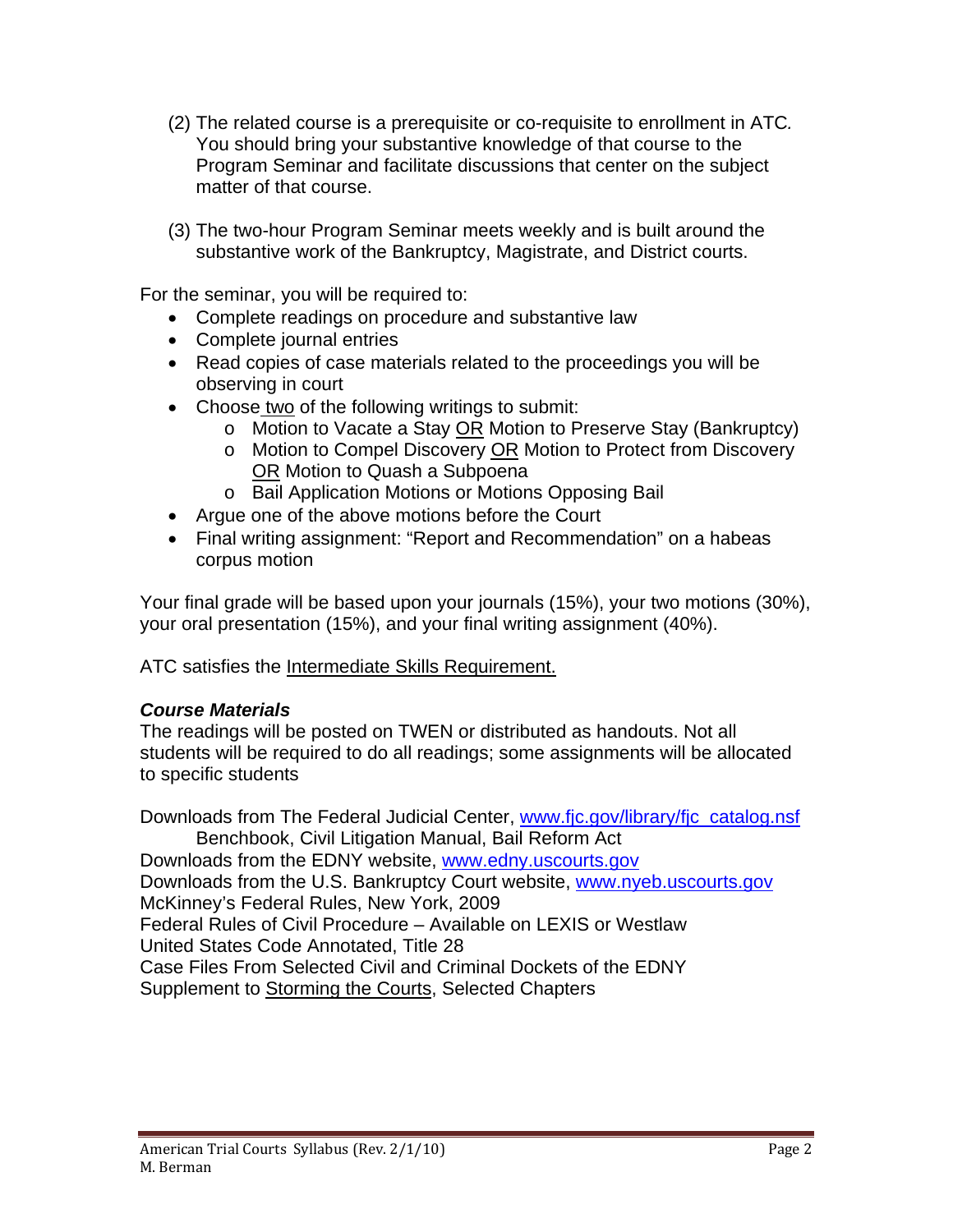### **I. INTRODUCTION TO THE FEDERAL COURTS**

### **Seminar #1: Federal Court: Learning the Basics**

Jan. 14<sup>th</sup> *Hon. Leonard D. Wexler*, U.S. District Court Senior Judge, EDNY *Peter Ausili, Law Clerk to the Hon. Leonard D. Wexler Robert Rando,* President, Federal Bar Association, EDNY Chapter *Nicole Boeckmann,* Assistant U.S. Attorney, U.S. Attorneys Office, EDNY, Acting Chief of the Long Island Criminal Section Readings:

- "Inside the Federal Courts"
- "Understanding the Federal Courts"

### **Seminar #2: Inside the Federal Courts**

Jan. 21<sup>st</sup> Robert C. Heinemann, Clerk of Court, EDNY Readings:

- Review Federal Rules of Civil Procedure (*See* Title 28 of the United States Code Annotated)
- Local Rules, EDNY
- Division of Business Rules, EDNY
- Criminal Justice Act Plan, EDNY

### II. **BANKRUPTCY UNIT**

### **Seminar #3: Overview of Federal Bankruptcy Law**

- Jan. 28th *Professors Sharon Pocock & Ann Nowak* Reading:
	- Bankruptcy Basics, www.uscourts.gov/bankruptcycourts/bankruptcybasics.html

### **Seminar #4: The ABC's of Practicing Bankruptcy Law** Feb. 4<sup>th</sup> From the Bar: Richard Stern. *Bankruptcy Att*

- From the Bar: Richard Stern, *Bankruptcy Attorney & U.S. Trustee, Chapter 7*  Reading:
	- ECF Case Filings

### **Seminar #5: Bankruptcy Presentations – CLASS BEGINS AT 3:45PM at the Federal Courthouse**

 Oral Arguments: Motion to Vacate a Stay On the Bench*: Hon. Dorothy Eisenberg, Hon. Robert Grossman, Hon. Alan Trust,* U.S. Bankruptcy Court, EBNY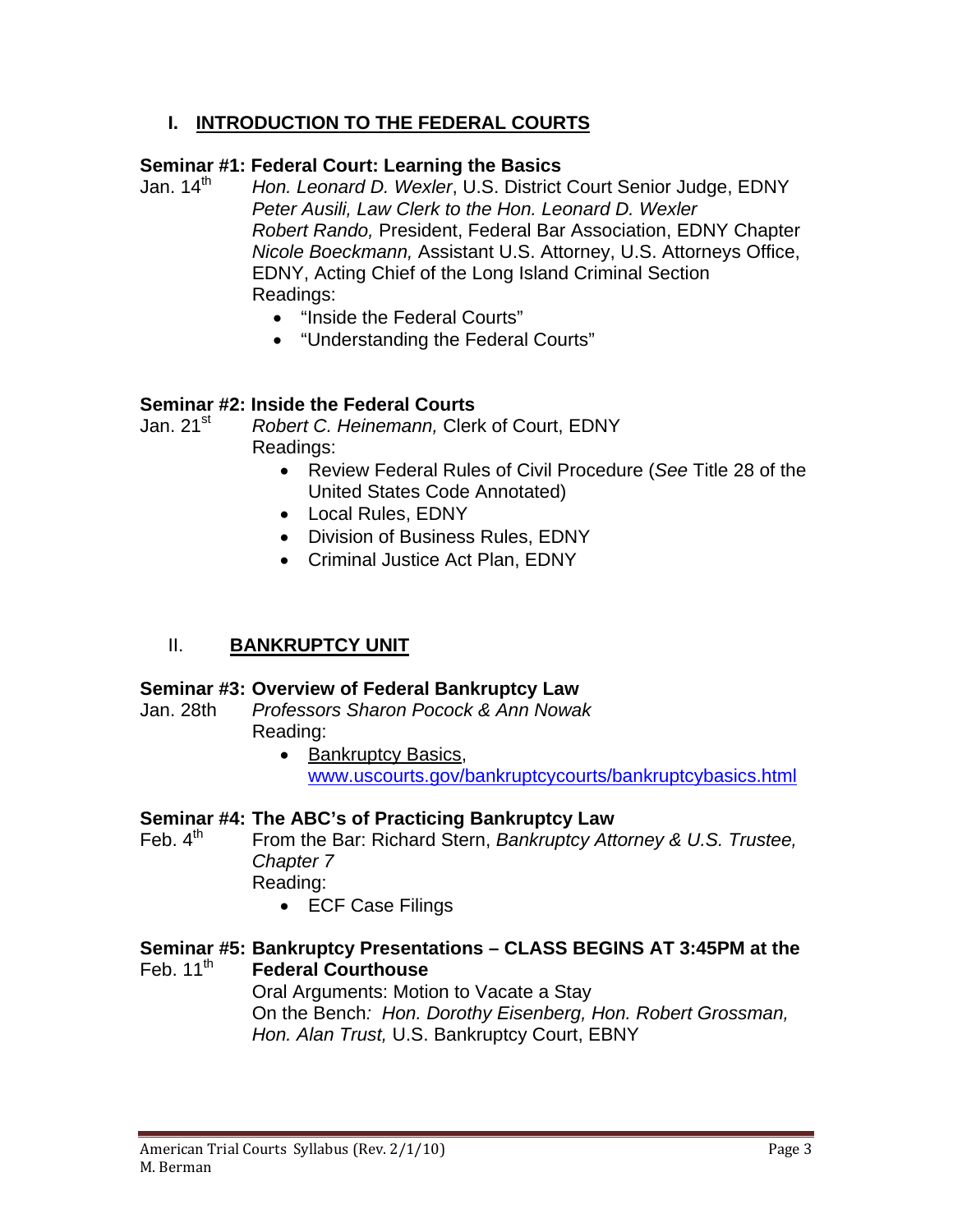### **III. CIVIL LITIGATION UNIT**

### **Seminar #6: Overview of Employment Discrimination Law**

Feb. 18th *Professor Douglas Scherer*  Readings:

- *McDonnell-Douglas Corp. v. Green,* 411 U.S. 792 (1973)
- *Griggs v. Duke Power Company*, 401 U.S. 424 (1971)
- *Texas Dep't.of Community Affairs v. Burdine*, 450 U.S. 248 (1981)
- *St. Mary's Honor Center v. Hicks,* 509 U.S. 502 (1993
- Civil Complaint, *Monahan v. East Islip Union Free School District, et. al.,* CV 08-3262 (LDW)(WDW)

### **Seminar # 7: Initiating Civil Litigation**

Feb. 25th*Jeffrey Nagel*, *Esq.,* Gibbons, P.C **E-Discovery in Employment Discrimination Cases** Readings:

- E-Discovery, Pocket Manual for Judges
- Zubulake Cases
	- o 217 F.R.D. 309 (SDNY, May 13, 2003)
	- o 216 F.R.D. 280 (SDNY, July 24, 2003)
	- o 220 F.R.D. 212 (SDNY, Oct. 22, 2003)
	- o 229 F.R.D. 422 (SDNY, July 20, 2004)

*Robert Rando,* President Federal Bar Association, EDNY

• Civil Litigation Management Manual, pp. 4-26, 43-56

### **Seminar #8: Post-Twombly Civil Litigation** - **CLASS BEGINS AT 3:45PM**

- 
- Mar. 4<sup>th</sup> *Professor Rodger Citron*  Readings:
	- Storming the Court, Foreward,Chapters 1-2, notes 5-8 and pp. 45-52.

*Fred T. Isquith*, Esq., Wolf Haldenstein

- *Bell Atlantic v. Twombly,* 550 U.S. 544 (2007)
	- o *Twombly Complaint,* 2003 WL 2562984 (SDNY, Apr. 14, 2003)
	- o *Twombly Motion to Dismiss,* 2003 WL 25629872 (SDNY, May 12, 2003)
	- o *Twombly Plaintiff's Memorandum in Opposition to Motion to Dismiss*, 2003 WL 25629873 (SDNY, June 20, 2003)
	- o *Twombly Defendant's Reply Memorandum in Support of Defendant's Motion to Dismiss,* 2003 WL 25629867 (SDNY, June 30, 2003)
- *Ashcroft v. Iqbal,* 129 S. Ct. 1937 (2009)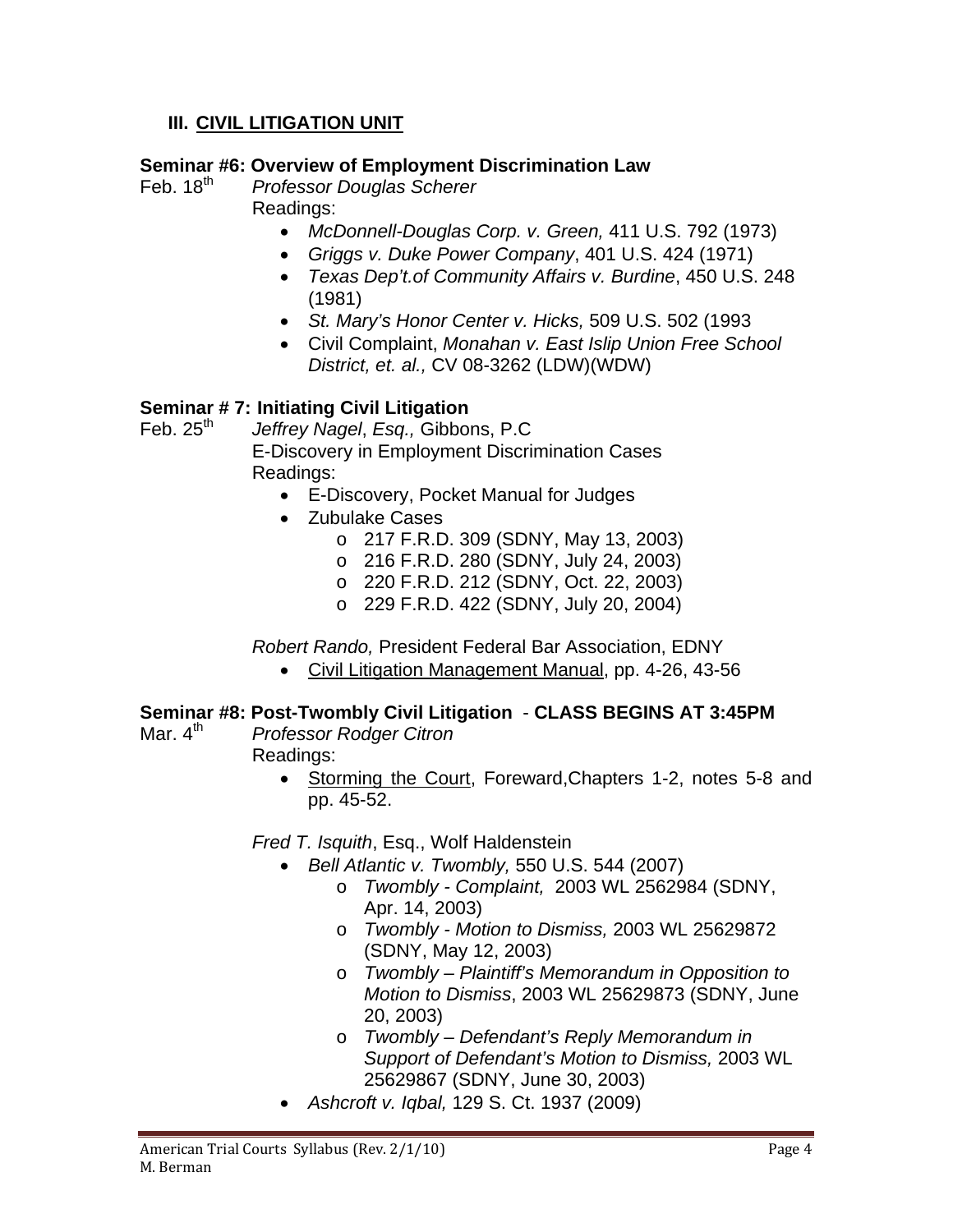### **Seminar #9: Student Presentations – Federal Courthouse**

Mar. 11<sup>th</sup> Motions to Compel Discovery or Motion to Dismiss *Hon. Kathleen Tomlinson,* U.S. Magistrate Judge, EDNY *Peter Ausili,* Law Clerk to the Hon. Leonard D. Wexler, EDNY

### **IV. CRIMINAL PRACTICE UNIT**

### **Seminar #10:Criminal Practice in Federal Court – CLASS BEGINS AT 4:00PM**

Mar. 18th Overview of Criminal Process, from Arraignment to Sentencing *Hon. Joseph Bianco,* U.S. District Court, EDNY"Readings" – Video Presentations, I and II [Available on DVD]

- Goodstein, A., Criminal Litigation Before Magistrate Judges: Part I
- Miller, Carr & Morgan, Criminal Litigation Before Magistrate Judges: Part II

Readings:

• Benchbook for U.S. District Court, FJC, pp. 1-70

### **Seminar #11:Criminal Practice in Federal Court**

Mar. 25<sup>th</sup> Jacob Oslick, Law Clerk to the Hon. Joanna Seybert, EDNY Readings:

- Habeas Corpus Training Materials, www.edny.uscourts.gov.
- Discussion of Habeas Case ECF Materials

### **April 1, 2010: No Class**

### **Seminar #12: Criminal Practice – Arraignments/Bail**

Apr. 8<sup>th</sup> *Randi Chavis*, Attorney-in-Charge, The Federal Defenders *Nicole Boeckmann,* U.S. Attorney's Office, EDNY, Acting Chief, Long Island Criminal Division Readings:

- ABA Standards for Criminal Justice: Prosecution Function and Defense Function
- Adair, David, The Bail Reform Act of 1984

### **Seminar #13: Student Presentations – Federal Courthouse – CLASS BEGINS AT 4:00PM**

Apr. 15<sup>th</sup> Bail Hearings *Hon. Joseph Bianco, U.S. District Court Judge*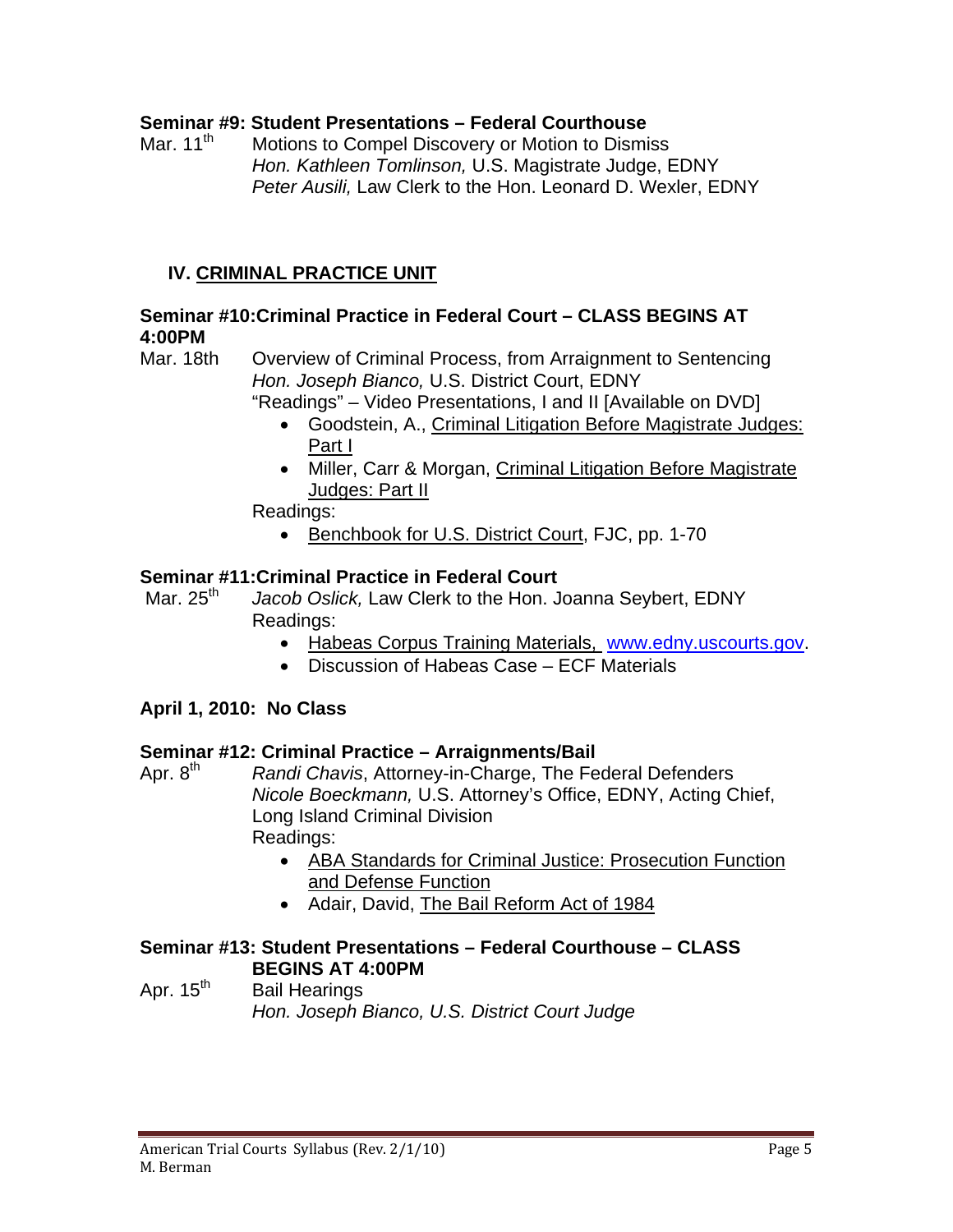### **V. LAW-MAKING IN THE COURTROOM**

### **Seminar #14:Judges and Lawyers as Law-Makers: A Final Theoretical Perspective**

Apr. 22<sup>nd</sup> Student Teams – Presentations on Readings

Readings:

- Holmes, Oliver W., "The Path of the Law"
- Ely, John Hart, "Discovering Fundamental Values"
- Judge Jack B. Weinstein, "Making Law for Mass Cases," July 16, 2009
- Excerpts from Confirmation Hearing Transcripts of Chief Justice Roberts and Associate Justice Sotomayor
- NY Times, July 12, 2009, "Umpires v. Judges"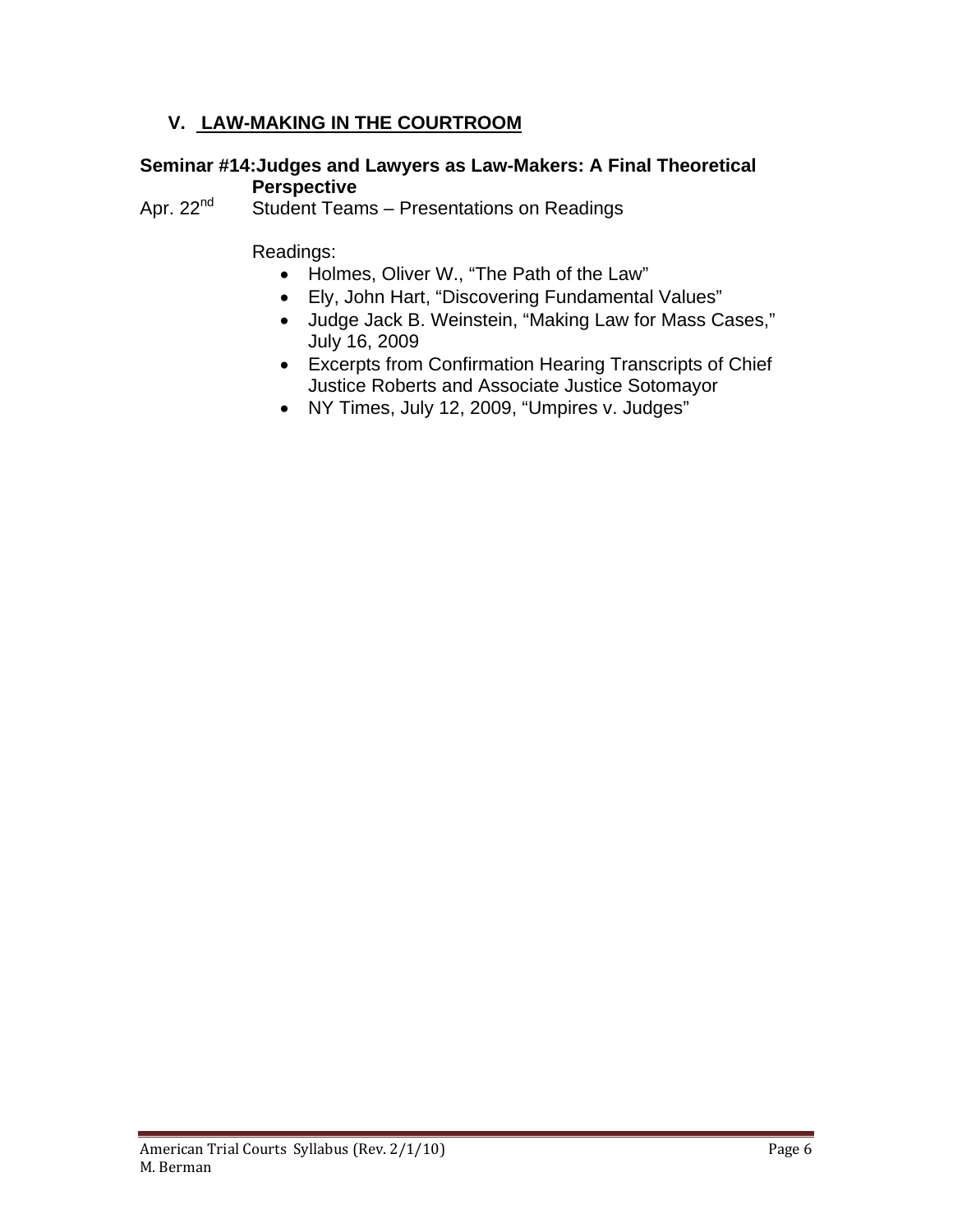### **American Trial Courts: Introduction to the NY State Courts**

### *ROTATION #1:* **DISTRICT COURT** (4 Weeks)

Arraignments, Prisoner Part, All Purpose Trial Part, DV and Drug Court, Landlord-Tenant Court

### Week One

Arraignment Court/Prisoner Part

- 1. Chambers Judge Richard Horowitz
- 2. Courtroom Judge Horowitz
- 3. Courtroom Judge John Iliou

### Week Two

All Purpose Trial Part

- 1. Courtroom: Judge Chris Kelly
- 2. Courtroom: Judge Patricia Filiberto

### Week Three

Domestic Violence/Drug Parts

- 1. Chambers Judge Madeline Fitzgibbon
- 2. Courtroom Judge Glenn Murphy
- 3. Courtroom Judge Fitzgibbon

### Week Four

Landlord-Tenant Court (Ronkonkoma)

- 1. Courtroom Judge Dennis Cohen
- 2. Chambers Judge Cohen

### *ROTATION #2:* **FAMILY COURT** (5 Weeks)

Support Magistrates, Custody/Visitation, Article VIII Proceedings, Article X Proceedings, PINS, Warrants

### Week Five

Child Support

Courtrooms of 6 Support Magistrates (3 students per magistrate for full session)

- 1. Cheryl Joseph-Cherry
- 2. John Raimondi
- 3. Isabel Buse
- 4. Denise Livrieri
- 5. Rachel Parisi
- 6. Aletha Fields